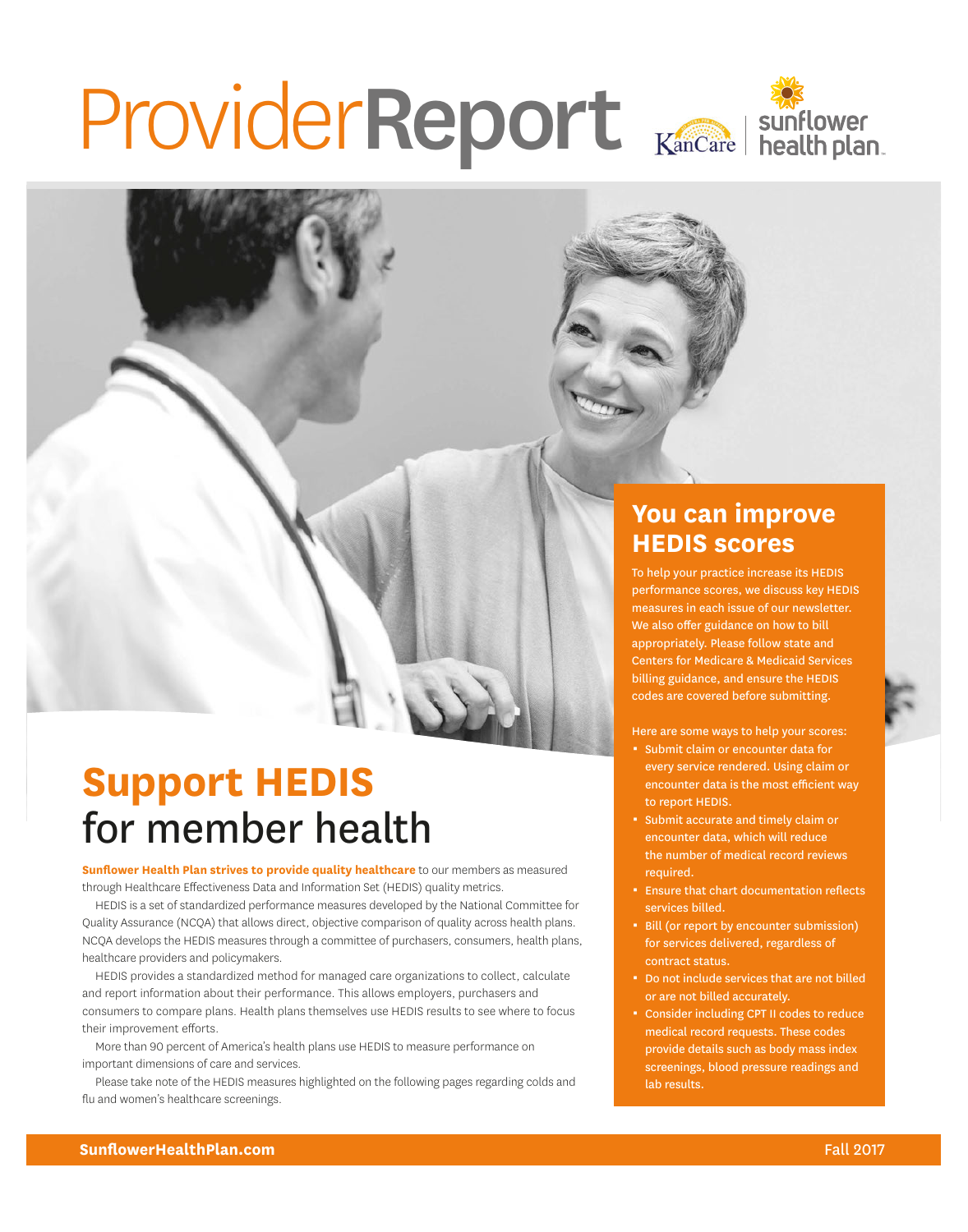### Helping members **weather cold and flu season**

Sunflower reminds our members that maladies such as sore throats, upper respiratory infections and bronchitis can strike all year, but the flu typically flares between October and May. There are a few things Sunflower would appreciate providers doing to help our members cope when they're feeling ill:

- **1. Recommend rest, fluids and over-the-counter treatments**, such as nonsteroidal anti-inflammatories, that may relieve symptoms. Remind members that antibiotics will not help many of these illnesses, which are typically caused by viruses.
- **2. Inform members that the best way to prevent the flu is to get a flu shot.** The Centers for Disease Control and Prevention (CDC) recommends a flu shot for everyone ages 6 months and older.
- **3. Remind members of other methods for staying healthy and preventing the spread of illness**, including frequently washing their hands with warm water and soap, staying away from people who are sick, staying home when they are sick and covering their noses and mouths when they sneeze or cough.

#### **Note these HEDIS measures related to cold and flu season:**

| <b>Avoidance of Antibiotic Treatment</b><br>in Adults with Acute Bronchitis<br>Guidelines recommend against using antibiotics to treat<br>otherwise healthy adults with acute bronchitis. According<br>to the CDC, up to half of all antibiotic use is unnecessary.<br>When prescribed inappropriately, antibiotic use can lead<br>to antibiotic resistance. | The HEDIS measure assesses adults ages 18-64 with a diagnosis of acute bronchitis<br>who were not dispensed an antibiotic prescription. A higher rate represents better<br>performance.<br>Learn more: ncqa.org/report-cards/health-plans/state-of-health-care-<br>quality/2016-table-of-contents/acute-bronchitis                                                                                                                                                                                                                                                                                                                                                                                                                           |
|--------------------------------------------------------------------------------------------------------------------------------------------------------------------------------------------------------------------------------------------------------------------------------------------------------------------------------------------------------------|----------------------------------------------------------------------------------------------------------------------------------------------------------------------------------------------------------------------------------------------------------------------------------------------------------------------------------------------------------------------------------------------------------------------------------------------------------------------------------------------------------------------------------------------------------------------------------------------------------------------------------------------------------------------------------------------------------------------------------------------|
| <b>Flu Vaccinations</b><br>According to the CDC, vaccinations could reduce<br>flu-related hospitalizations by more than 70 percent.                                                                                                                                                                                                                          | Flu Vaccinations for Adults Ages 18-64: The HEDIS measure assesses the percentage<br>of adults ages 18-64 who report receiving an influenza vaccination between July 1 of<br>the measurement year and the date when the commercial Consumer Assessment of<br>Healthcare Providers and Systems (CAHPS) 5.0H survey was completed.<br>Flu Vaccinations for Adults Ages 65 and Older: The HEDIS measure assesses the<br>percentage of adults ages 65 and older who report receiving an influenza vaccination<br>between July 1 of the measurement year and the date when the Medicare CAHPS survey<br>was completed.<br>Learn more: ncqa.org/report-cards/health-plans/state-of-health-care-<br>quality/2016-table-of-contents/flu-vaccinations |
| <b>Appropriate Testing for Children with Pharyngitis</b><br>Pharyngitis (sore throat) can be caused by viruses or<br>bacteria. Proper testing and treatment ensures that only<br>cases of bacterial pharyngitis are treated with antibiotics.                                                                                                                | This HEDIS measure assesses children ages 2-18 who were diagnosed with pharyngitis,<br>dispensed an antibiotic and received a group A streptococcus test for the episode.<br>A higher rate represents better performance (i.e., appropriate testing).<br>Learn more: ncqa.org/report-cards/health-plans/state-of-health-care-<br>quality/2016-table-of-contents/pharyngitis                                                                                                                                                                                                                                                                                                                                                                  |
| <b>Appropriate Treatment for Children</b><br>with Upper Respiratory Infection<br>As with bronchitis, most upper respiratory infections<br>will resolve without the use of antibiotics.                                                                                                                                                                       | This HEDIS measure assesses children ages 3 months-18 years who were diagnosed with<br>an upper respiratory infection and were not dispensed an antibiotic prescription. A higher<br>rate represents better performance (i.e., appropriate treatment).<br>Learn more: ncqa.org/report-cards/health-plans/state-of-health-care-<br>quality/2016-table-of-contents/uri                                                                                                                                                                                                                                                                                                                                                                         |

#### **Diabetic screening and antipsychotic medications**

Do you have Sunflower clients with schizophrenia or bipolar disorder who are taking an antipsychotic medication? The use of these medications can increase the risk of developing diabetes.

People with schizophrenia or bipolar disorder die at much younger ages than the general population, and diabetes is among the chronic diseases that plague this population. Sunflower has an improvement project to encourage members at risk to have a glucose or HbA1c screening at least annually.

Our team of care managers can help these members overcome barriers they may face in completing the appropriate screening. These care managers can be reached at **1-877-644-4623**.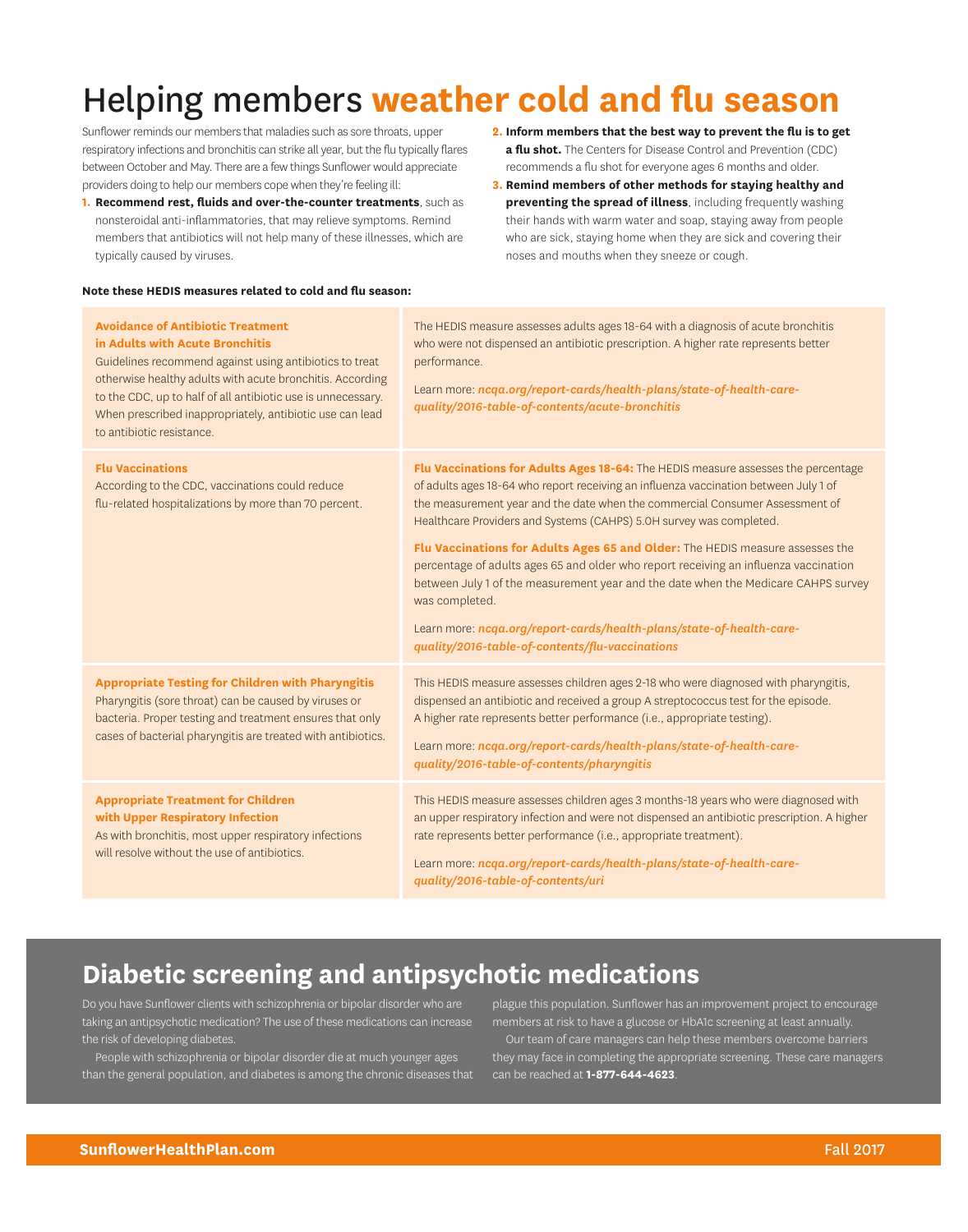

# **Spotlight on** breast and cervical cancers

Sunflower Health Plan educates our members about how the increased use of the Pap test and mammograms, which can find cancers in their earlier and more treatable stages, has helped lead to a sharp drop in the number of women who die from breast and cervical cancers. As a reminder:

The American Cancer Society recommends that women at average risk follow these screening guidelines to detect breast cancer:

- **Ages 40-44:** Optional annual mammograms
- **Ages 45-54: Annual mammograms**
- Ages 55 and older: Mammogram every other year, or optional annual mammograms

The society recommends that women follow these screening guidelines to detect cervical cancers and pre-cancers:

- **Ages 21-29:** Pap test every three years
- **Ages 30-65: Pap test and human** papillomavirus (HPV) test every five years, or just a Pap test every three years
- **Over age 65:** Women who have had regular screenings for the previous 10 years and have not had pre-cancers for the previous 20 years can stop being screened for cervical cancer. Women with a history of serious pre-cancers should be screened for at least 20 years after the abnormality was found.

### Testing for **chlamydia**

After a period of improvement, sexually transmitted disease (STD) rates are rising again in the United States. More than 1.5 million cases of chlamydia were reported to the Centers for Disease Control and Prevention in 2015, the highest number of annual cases of any notifiable condition reported to the agency. According to the CDC report "Sexually Transmitted Disease Surveillance 2015," chlamydia cases rose 5.9 percent between 2014 and 2015.

Chlamydia is treatable with antibiotics, but many cases go undetected because the infection is often asymptomatic. Left untreated, chlamydia can lead to pelvic inflammatory disease, which can damage a woman's reproductive system. It can also put women at higher risk of HIV infection. Some studies have shown that women with a current or past chlamydia infection may be at higher risk of cervical cancer.

Providers can help prevent and diagnose chlamydia infections by making STD screening a standard part of medical care. STD prevention and treatment should be integrated into prenatal care and routine visits. Providers can also make sure young people, who are at higher risk of infection, have the information and services they need to stay healthy.

People ages 15-24 accounted for 65 percent of reported chlamydia cases in 2015. It is recommended that women in that age group who are sexually active be tested annually for chlamydia.

#### **HEDIS measures related to women's health**

**Breast cancer screening:** Assesses women ages 50-74 who had at least one mammogram to screen for breast cancer in the past two years

**Cervical cancer screening:** Assesses women ages 21-64 who were screened for cervical cancer using either of the following criteria:

- \* Women ages 21-64 who had cervical cytology performed every three years
- \* Women ages 30-64 who had cervical cytology and HPV co-testing performed every five years

**Chlamydia screening in women:** Assesses women ages 16-24 who were identified as sexually active and who had at least one test for chlamydia during the measurement year